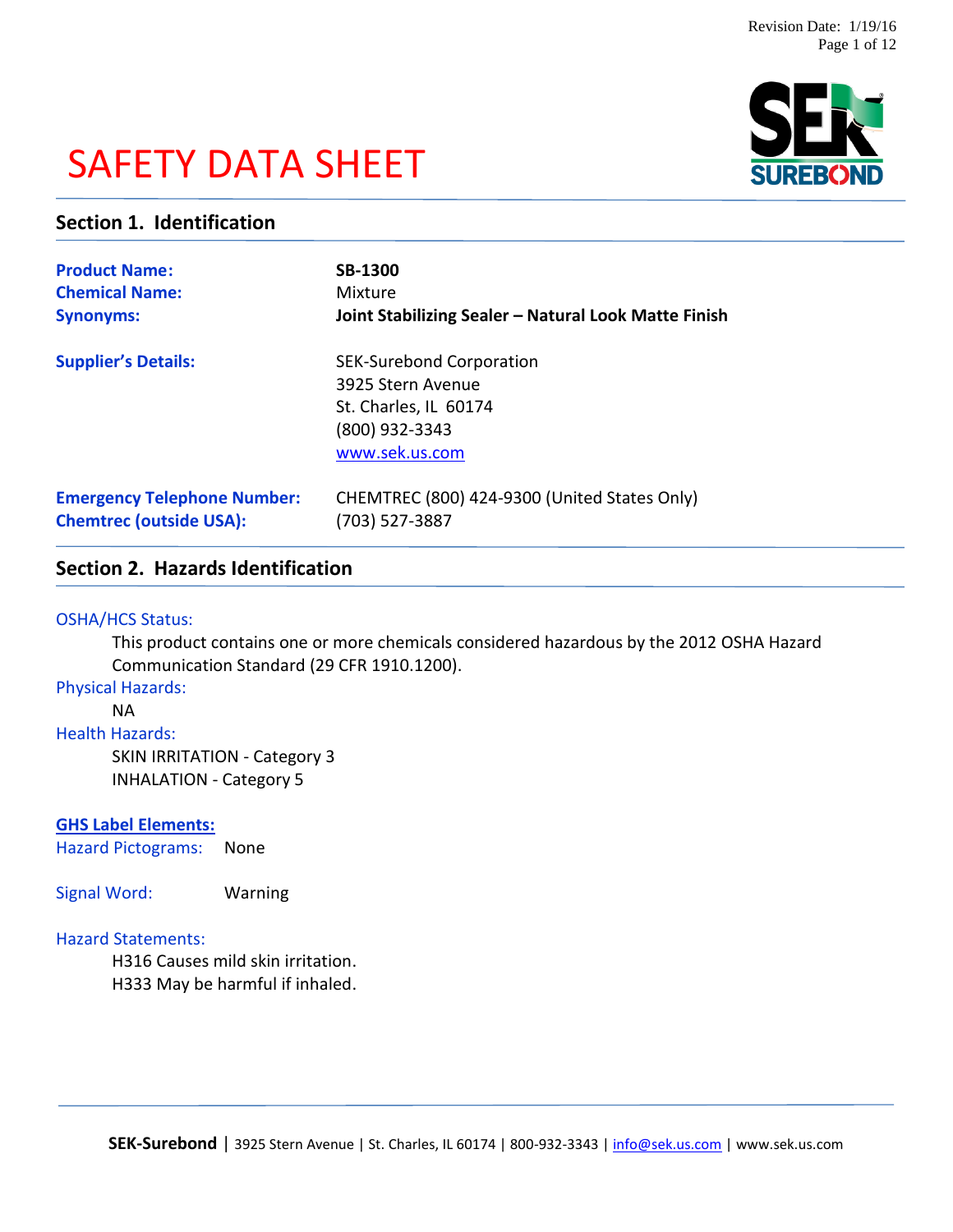### **Precautionary Statements:**

### Prevention:

Keep out of reach of children. Use only outdoors in a well-ventilated area. Wear protective gloves, clothing, face and eye protection. Wash thoroughly after handling.

### Response:

**If swallowed:** Call a POISON CENTER or physician if you feel unwell.

**If on skin:** Wash with plenty of soap and water. Get medical attention if irritation occurs. Take off contaminated clothing and wash before reuse.

**If in eyes:** Rinse cautiously with water for several minutes. Remove contact lenses, if present and easy to do. Continue rinsing. Get medical attention if eye irritation persists.

**If inhaled:** Call a POSION CENTER or physician if you feel unwell.

**In case of fire:** Use water, water fog, dry chemical CO<sub>2</sub> or alcohol resistant foam to extinguish.

### Storage:

Keep in a cool place. Do not allow to freeze.

### Disposal:

Dispose of contents and container to appropriate waste site or reclaimer in accordance with all applicable laws, regulations, and product characteristics at time of disposal.

### Hazards not otherwise classified:

None known.

### **Section 3. Composition/Information on Ingredients**

| <b>Substance/Mixtures</b>             | Mixture                                                      |
|---------------------------------------|--------------------------------------------------------------|
| <b>Chemical Name:</b>                 | NA.                                                          |
| <b>Other Means of Identification:</b> | SB-1300 Joint Stabilizing Sealer – Natural Look Matte Finish |
|                                       |                                                              |

#### **CAS number/other identifiers:** CAS Number: Mixture

| <b>Chemical Name</b>                                        | <b>Concentration</b> | <b>Additional Identification</b> | <b>Notes</b> |
|-------------------------------------------------------------|----------------------|----------------------------------|--------------|
| 2-butoxyethanol                                             | $< 2.5\%$            | CAS-No.: 111-76-2                | % by weight  |
| This substance has weekeless someowe limital. Can Castian O |                      |                                  |              |

**This substance has workplace exposure limit(s). See Section 8.**

### **Section 4. First Aid Measures**

### **Description of Necessary First Aid Measures:**

### Inhalation:

Move to fresh air. If breathing stops, provide artificial respiration. If breathing is difficult, give oxygen. Get medical attention immediately.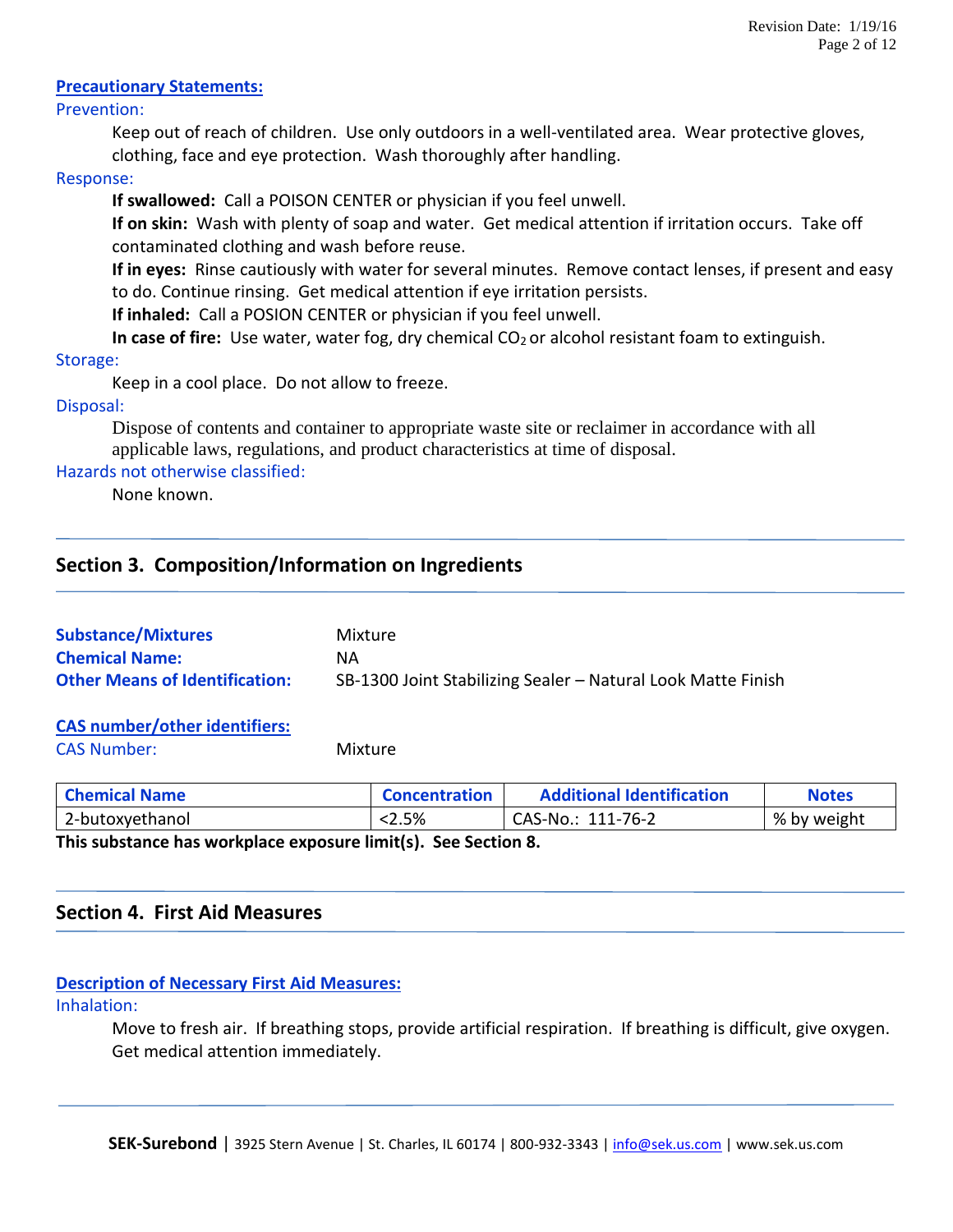### Eye Contact:

Immediately flush with plenty of water for at least 15 minutes. Remove contact lenses if easy to do and present. Get medical attention if irritation persists.

### Skin Contact:

Wash thoroughly after handling. Remove contaminated clothing and shoes. Get medical attention if irritation persists. Wash contaminated clothing before reuse. Destroy or thoroughly clean contaminated shoes.

### Ingestion:

Call a physician or poison control center if you feel unwell. Only induce vomiting at the instruction of medical personnel. Never give anything by mouth to an unconscious person.

### **Most Important Symptoms/Effects (both acute and delayed):**

May irritate and cause redness and pain.

### **Indication of immediate medical attention and special treatment needed (if necessary):**

Hazards: Glycol Ethers: Some glycol ethers cause adverse effects in animals that include the reproductive system, offspring, blood, kidney and liver.

Treatment: Treat symptomatically.

| <b>Section 5. Firefighting Measures</b> |                |  |  |  |  |
|-----------------------------------------|----------------|--|--|--|--|
| Conoral Eiro Hosarder                   | Not applicable |  |  |  |  |

**General Fire Hazards:** Not applicable.

#### **Extinguishing Media:**

Suitable Extinguishing Media: Water. Water fog. Dry chemical. Carbon Dioxide. Alcohol resistant foam. Unsuitable Extinguishing Media: None known. Hazardous Thermal Decomposition: None known.

**Special hazards arising from the substance or mixture:** None known.

### **Advice for Firefighters:**

Special firefighting procedures:

Use water spray to keep fire-exposed containers cool.

#### Special Protective Equipment for Firefighters:

Self-contained breathing apparatus and full protective clothing must be worn in case of fire.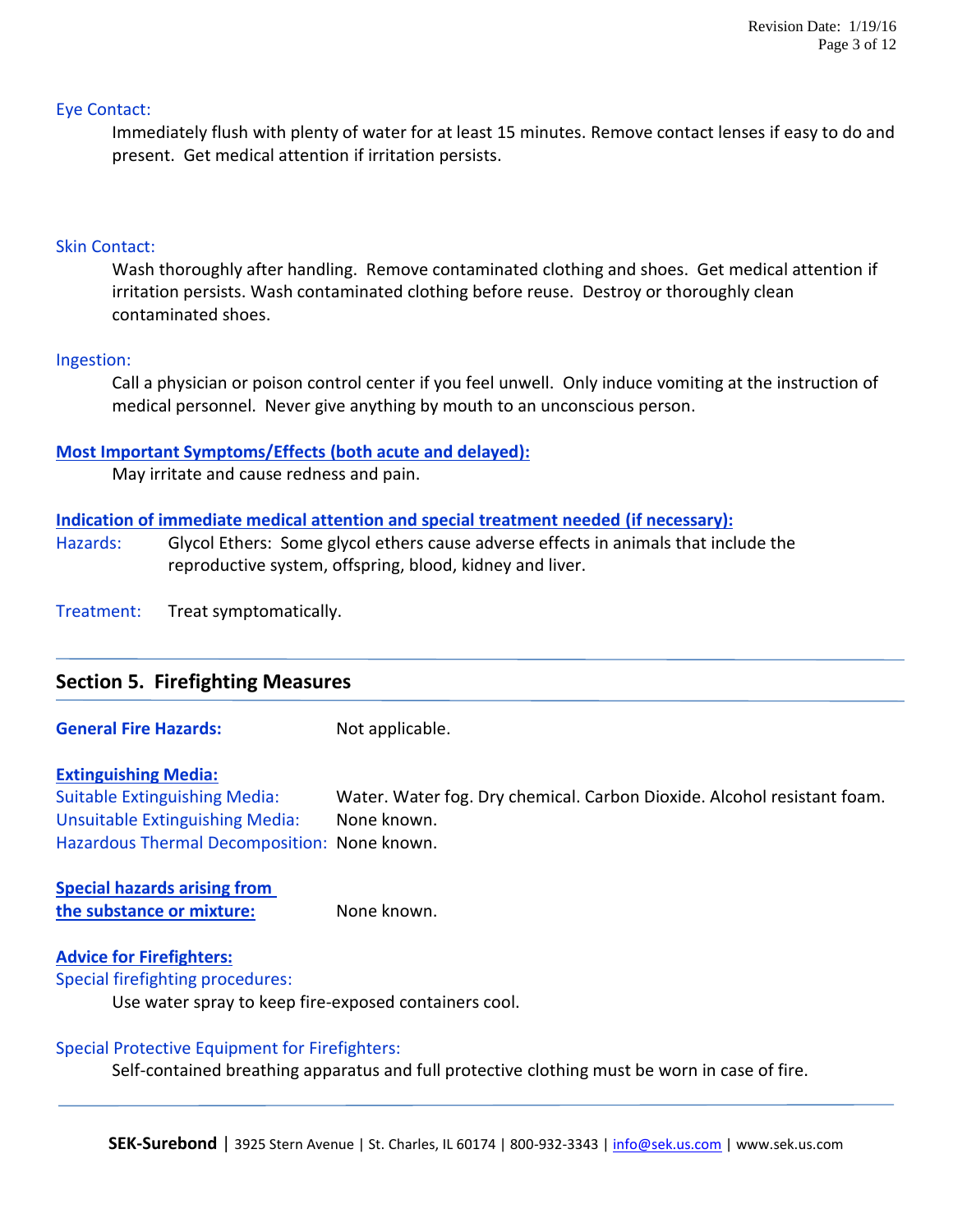### **Section 6. Accidental Release Measures**

**Personal Precautions, Protective Equipment and Emergency Procedures:** Wear appropriate personal protective equipment.

#### **Environmental Precautions:**

Avoid release to the environment.

#### **Methods and Materials for Containment and Cleaning Up:**

Absorb spill with vermiculite or other inert material, then place in a container for chemical waste. Large spillages: Flush spill area with water spray. Prevent runoff from entering drains, sewers or streams. Dike for later disposal.

#### Notification Procedures:

In the event of a spill or accidental release, notify relevant authorities in accordance with all applicable regulations.

### **Section 7. Handling and Storage**

### **Precautions for Safe Handling:**

Avoid breathing mist or vapors. Avoid contact with eyes, skin and clothing. Do not taste or swallow. Use only with adequate ventilation. Wash thoroughly after handling. Minimize exposure to air. After opening, purge container with nitrogen before reclosing. Periodically test for peroxide formation on long-term storage. Do not allow to evaporate to near dryness. Do not distill to near dryness. Addition of water or appropriate reducing materials will lessen peroxide formation.

#### **Conditions for Safe Storage, Including any Incompatibilities:**

Keep container tightly closed and in a well-ventilated place. Store away from heat. Do not allow to freeze.

#### **Storage stability:**

Shelf life, use within: 24 months

### **Section 8. Exposure Controls/Personal Protection**

### **Control Parameters:**

#### **Occupational Exposure Limits:**

Country specific exposure limits have not been established or are not applicable unless listed below.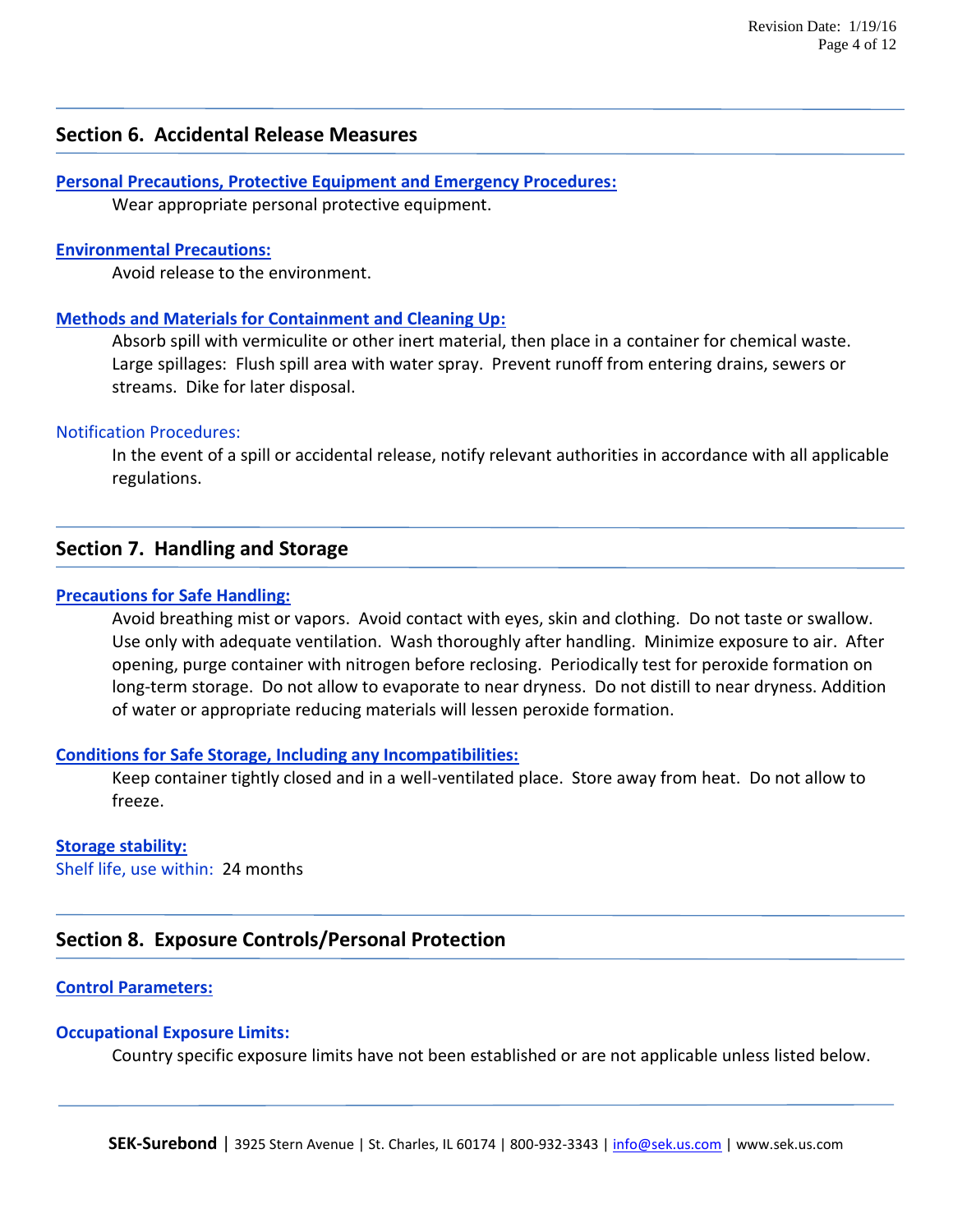| <b>Chemical Name</b>      | <b>Type</b> | <b>Exposure Limit Values</b> | <b>Source</b>                              |
|---------------------------|-------------|------------------------------|--------------------------------------------|
| 2-butoxyethanol; ethylene | <b>TWA</b>  | 20 ppm                       | US. ACGIH Threshold Limit Values (01 2010) |
| glycol monobutyl ether;   |             |                              |                                            |
| butyl cellosolve          |             |                              |                                            |
|                           | <b>PEL</b>  | 50 PPM 240 mg/m3             | US. OSHA Table Z-1 Limits for Air          |
|                           |             |                              | Contaminants (29 CFR 1910.1000) (02 2006)  |

### **Biological Limit Values:**

| <b>Chemical Name</b>                       | <b>Exposure Limit Values</b>               | <b>Source</b>       |
|--------------------------------------------|--------------------------------------------|---------------------|
| 2-butoxyethanol; ethylene glycol monobutyl | <sup>1</sup> 20 mg/g (Creatinine in urine) | ACGIH BEL (01 2010) |
| ether; butyl cellosolve                    |                                            |                     |

### **Exposure Controls:**

### Appropriate Engineering Controls:

Good general ventilation (typically 10 air changes per hour) should be used. Ventilation rates should be matched to conditions. If applicable, use process enclosures, local exhaust ventilation, or other engineering controls to maintain airborne levels below recommended exposure limits. If exposure limits have not been established, maintain airborne levels to an acceptable level.

### **Individual Protection Measures, Such As Personal Protective Equipment:**

### General Information:

Eye bath. Washing facilities. Safety shower.

### **Eye/Face Protection:**

Wear safety glasses with side shields (or goggles) and a face shield. Wear a full-face respirator, if needed.

### **Skin Protection:**

### Hand Protection:

Wear chemical-resistant gloves, footwear and protective clothing appropriate for the risk of exposure. Contact health and safety professional or manufacturer for specific information.

### Other:

No data available.

### **Respiratory Protection:**

If engineering controls do not maintain airborne concentrations below recommended exposure limits (where applicable) or to an acceptable level (in countries where exposure limits have not been established), an approved respirator must be worn. In the United States of America, if respirators are used, a program should be instituted to assure compliance with OSHA Standard 63 FR 1152, January 8, 1998. Respirator type: Air-purifying filter, cartridge or canister. Contact health and safety professional or manufacturer for specific information.

#### **Hygiene Measures:**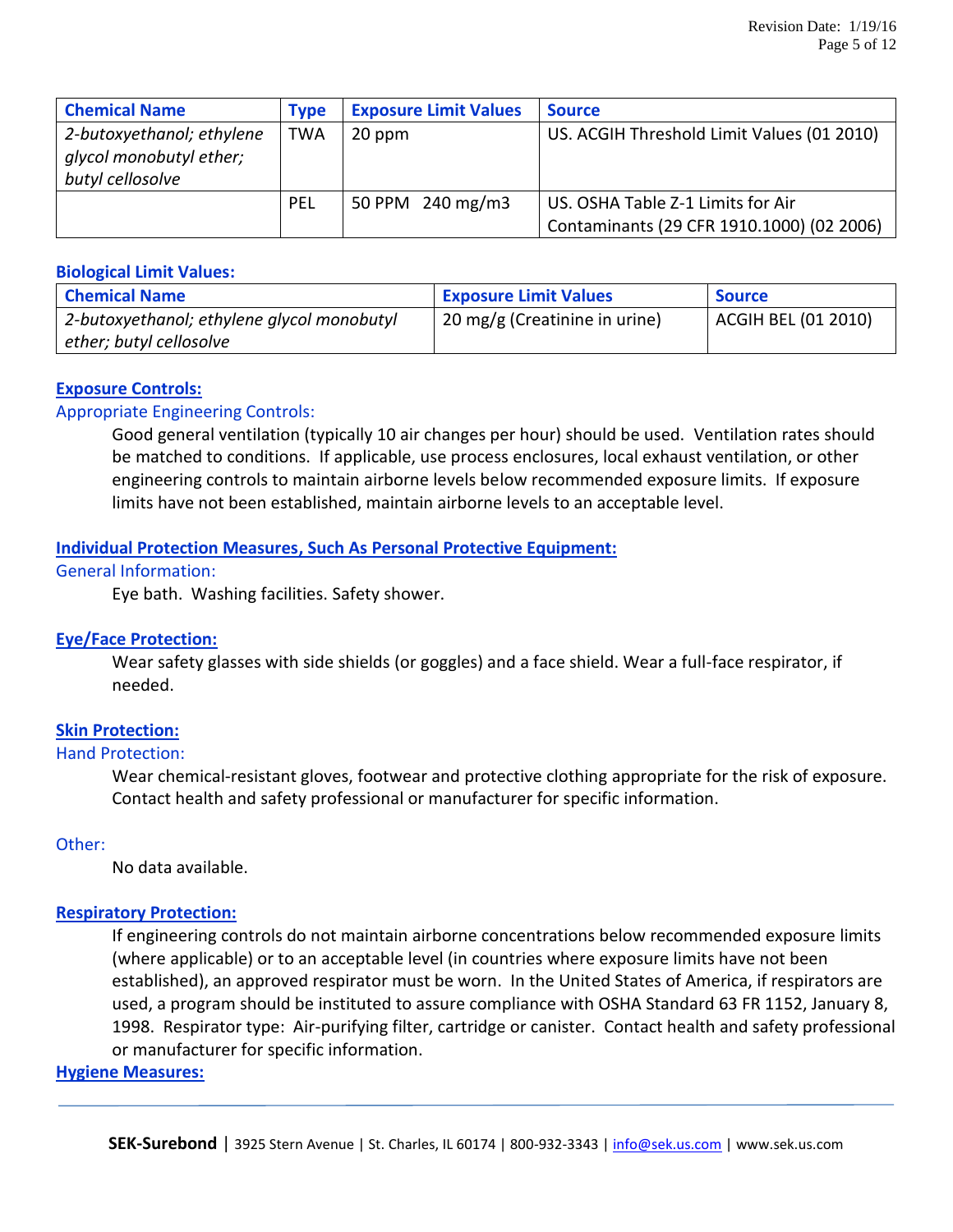Observe good industrial hygiene practices.

### **Environmental Controls:**

No data available.

### **Section 9. Physical and Chemical Properties**

| <b>Information on Basic Physical and Chemical Properties:</b> |                             |  |
|---------------------------------------------------------------|-----------------------------|--|
| Appearance:                                                   |                             |  |
| <b>Physical State:</b>                                        | Liquid                      |  |
| Form:                                                         | Liquid                      |  |
| Color:                                                        | White milky liquid          |  |
| Odor:                                                         | Mild                        |  |
| <b>Odor Threshold:</b>                                        | <b>ND</b>                   |  |
| pH:                                                           | $7-9$                       |  |
| <b>Freezing Point:</b>                                        | $0^\circ C$                 |  |
| <b>Boiling Point:</b>                                         | $100^\circ$ C               |  |
| <b>Flash Point:</b>                                           | <b>NA</b>                   |  |
| <b>Evaporation Rate:</b>                                      | <b>NA</b>                   |  |
| Flammability (solid, gas):                                    | <b>NA</b>                   |  |
| Flammability - Upper (%)-:                                    | <b>NA</b>                   |  |
| Flammability - Lower (%)-:                                    | <b>NA</b>                   |  |
| <b>Vapor Pressure:</b>                                        | 17mm@ 68°F (20°C) estimated |  |
| Vapor Density (air=1):                                        | No data available           |  |
| <b>Specific Gravity:</b>                                      | $1.0 - 1.05$ (20°C)         |  |
| Solubility:                                                   |                             |  |
| <b>Solubility in Water:</b>                                   | Miscible                    |  |
| Solubility (other):                                           | No data available           |  |
| <b>Partition coefficient</b>                                  |                             |  |
| (n-octanol/water):                                            | No data available           |  |
| <b>Auto-ignition Temperature:</b>                             | No data available           |  |
| <b>Decomposition Temperature:</b>                             | No data available           |  |
| <b>Dynamic Viscosity:</b>                                     | No data available           |  |
| <b>Kinematic Viscosity:</b>                                   | No data available           |  |
| <b>Explosive Properties:</b>                                  | No data available           |  |
| <b>Oxidizing Properties:</b>                                  | Not classified              |  |

### **Section 10. Stability and Reactivity**

SEK-Surebond | 3925 Stern Avenue | St. Charles, IL 60174 | 800-932-3343 | [info@sek.us.com](mailto:info@sek.us.com) | www.sek.us.com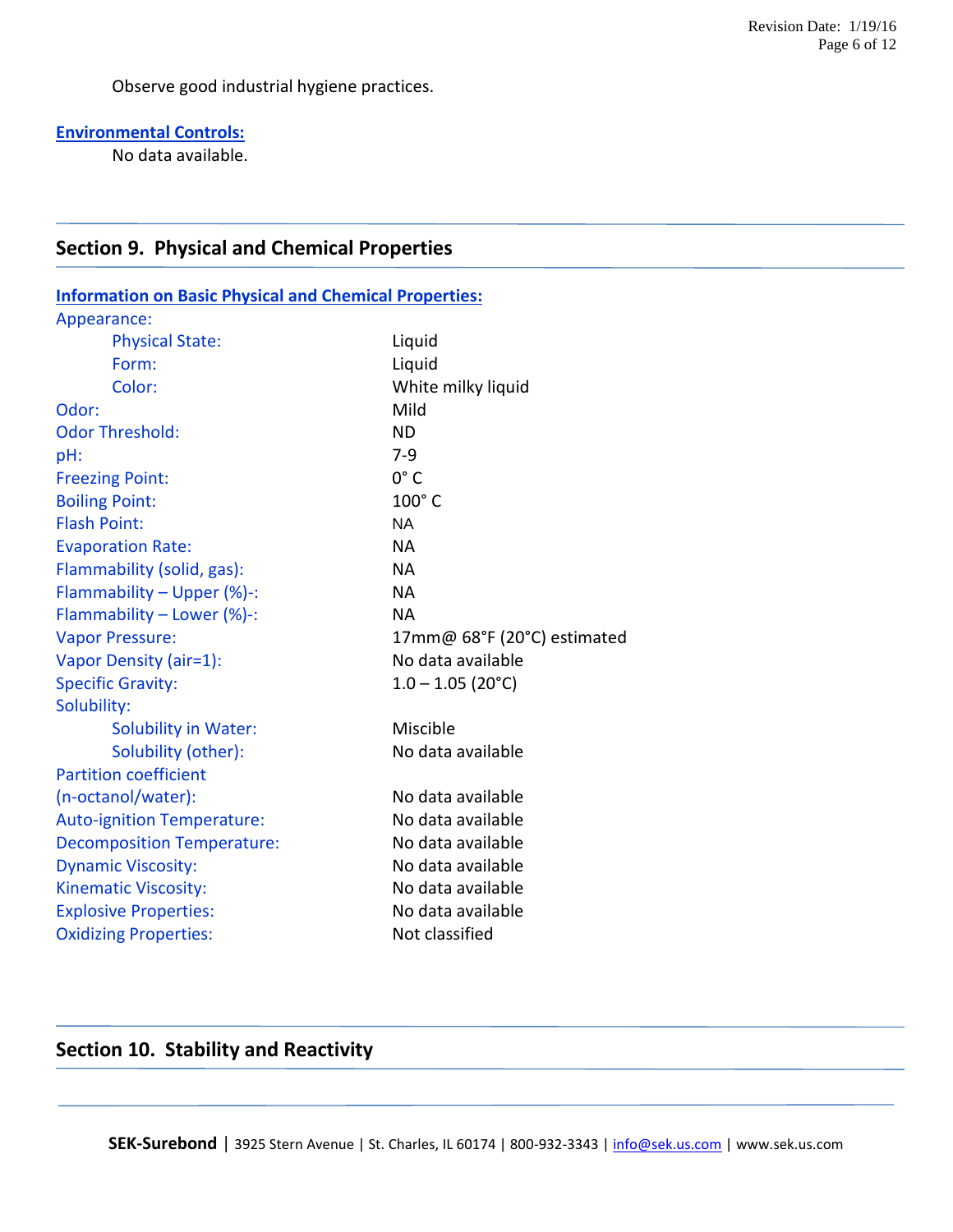Reactivity: None known Chemical Stability: Stable Possibility of Hazardous Reactions: None known Conditions to Avoid: The Meat, sparks, flames

Incompatible Materials: Strong oxidizing agents Hazardous Decomposition Products: Carbon Dioxide

Carbon Monoxide

### **Section 11. Toxicological Information**

### **Information on Likely Routes of Exposure:**

| Inhalation:          | May be harmful if inhaled.   |
|----------------------|------------------------------|
| Ingestion:           | May be harmful if swallowed. |
| <b>Skin Contact:</b> | May cause skin irritation.   |
| Eye Contact:         | May cause eye irritation.    |

### **Information on Toxicological Effects:**

### **Acute Toxicity:**

### **Oral** Product: Oral LD-50: (Rat): 1,300 mg/kg *(2-butoxoxyethanol)* Oral LD-50: (Guinea Pig): 1,400 mg/kg *(2-butoxoxyethanol)* **Dermal** Product: Dermal LD-50: (Rat): > 2,000 mg/kg *(2-butoxoxyethanol)* Dermal LD-50: (Guinea Pig): > 2,000 mg/kg *(2-butoxoxyethanol)* **Inhalation** Product: Vapour: LC50 (Rat, 3 h): > 4.9 mg/l *(2-butoxoxyethanol)* Vapour: LC0 (Guinea Pig, 1 h): > 3.4 mg/l *(2-butoxoxyethanol)*

### **Repeated Dose Toxicity**

 Product: LOAEL (Rat, Oral Study): 69 mg/kg (Target Organ(s): Liver) *(2-butoxoxyethanol)* NOAEL (Rat, Dermal Study): 150 mg/kg *(2-butoxoxyethanol)* LOAEC (Rat, Inhalation Study): 152 mg/m<sup>3</sup> (Target Organ(s): Blood) *(2-butoxoxyethanol)*

### **Skin Corrosion/Irritation**

Product: (Rabbit, 24 h): moderate *(2-butoxoxyethanol)*

### **Serious Eye Damage/Eye Irritation**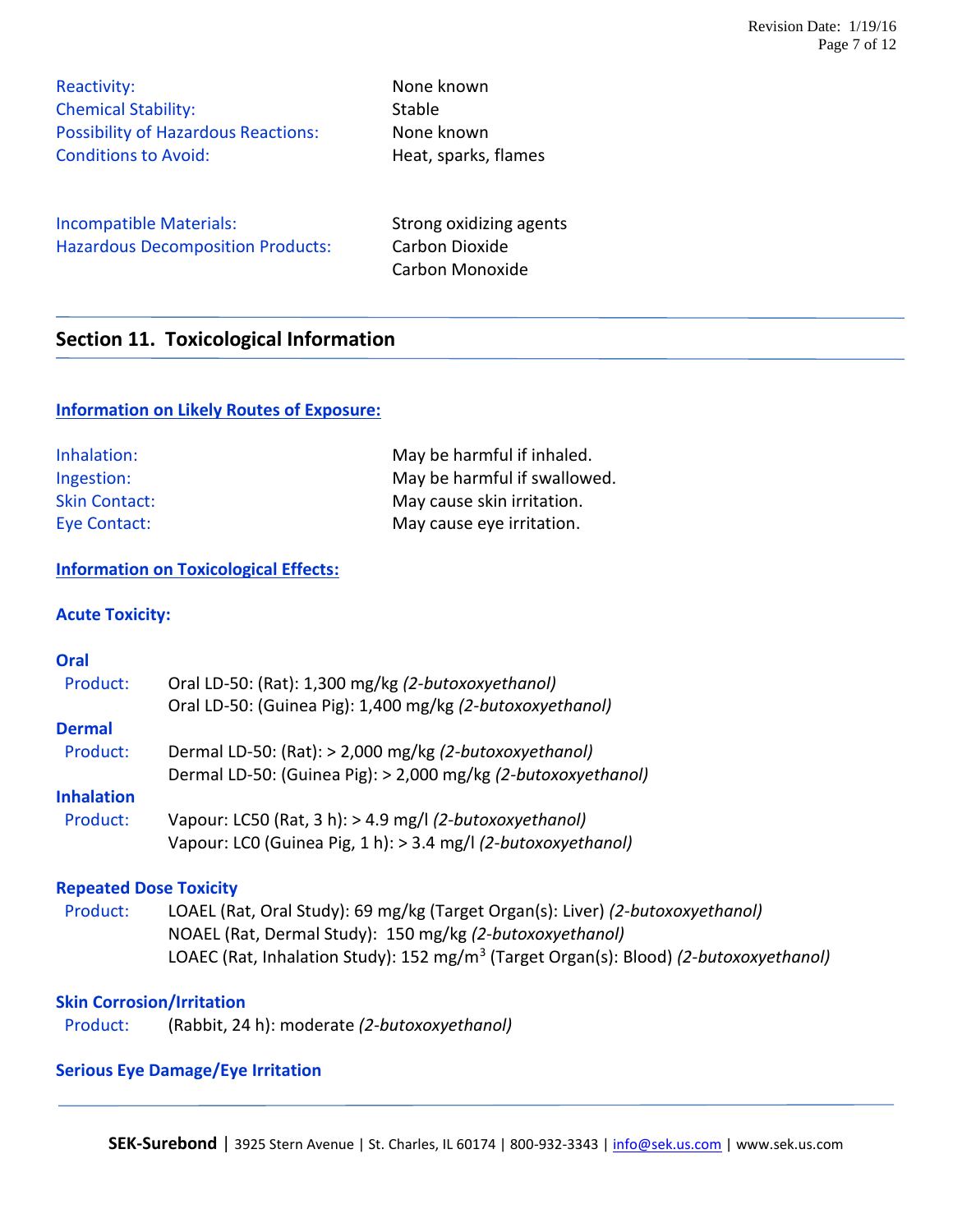Product: (Rabbit, 24 h): moderate *(2-butoxoxyethanol)*

### **Respiratory or Skin Sensitization**

Product: Skin Sensitization: (Guinea Pig) – Not a skin sensitizer.

### **Mutagenicity:**

### **In Vitro**

Product: Salmonella typhimurium assay (Ames test): negative +/- activation.

### **In Vivo**

Product: Chromosomal aberration intraperitoneal injection (Mouse, Male): Negative.

### **Carcinogenicity**

Product: Based on available data the classification criteria are not met. Not classified as hazardous.

### **Reproductive Toxicity**

Product: Based on available data the classification criteria are not met. Not classified as hazardous.

### **Specific Target Organ Toxicity – Single Exposure**

Product: Not classified.

### **Specific Target Organ Toxicity – Repeated Exposure**

Product: Not classified.

#### **Aspiration Hazard**

Product: Droplets of the product aspirated into the lungs through ingestion or vomiting may be harmful.

### **Other Adverse Effects**

No data available.

### **Section 12. Ecological Information**

### **Toxicity:**

#### **Acute Toxicity:**

### **Fish**

Product: LC-50 (Oncorhynchus mykiss, 96h): 1,474 mg/l *(2-butoxoxyethanol)*

#### **Aquatic Invertebrates**

Product: EC-50 (Water Flea, 48 h): 1,550 mg/l *(2-butoxoxyethanol)*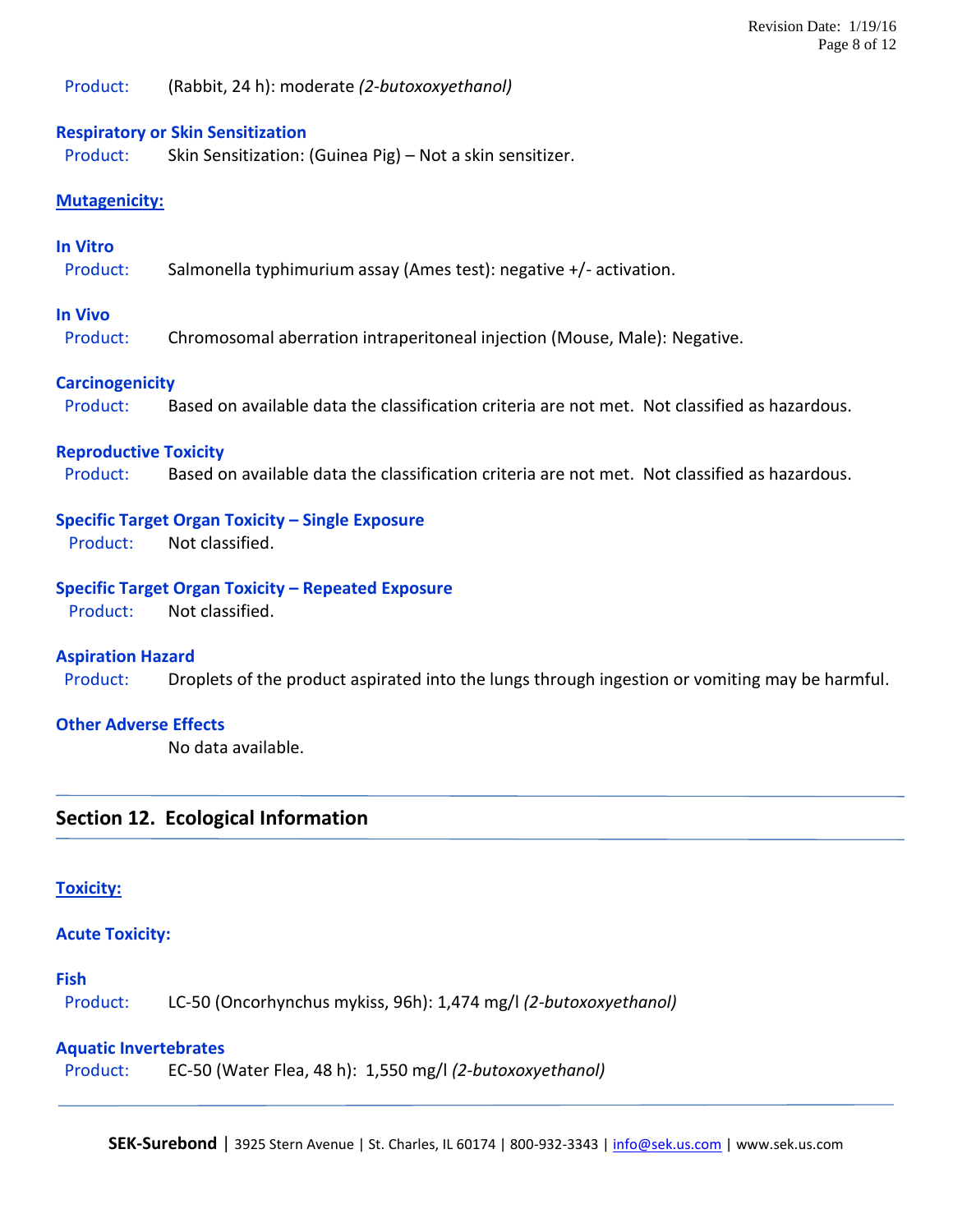### **Chronic Toxicity:**

### **Fish**

Product: NOEC (Zebra Fish, 21 d): > 100 mg/l *(2-butoxoxyethanol)*

### **Aquatic Invertebrates**

Product: NOEC (daphnid, 21 d): 100 mg/l *(2-butoxoxyethanol)*

### **Toxicity to Aquatic Plants**

Product: EC-50 (Algae (Pseudokirchneriella subcapitata, 72 h): 1,840 mg/l *(2-butoxoxyethanol)*

### **Persistence and Degradability:**

**Biodegradation** Product: Material is expected to be readily biodegradable.

| <b>Biological Oxygen Demand</b><br>Product:                                                        | No data available.               |
|----------------------------------------------------------------------------------------------------|----------------------------------|
| Specified Substance(s)<br>2-butoxyethanol; ethylene<br>glycol monobutyl ether; butyl<br>cellosolve | No data available.               |
| <b>Chemical Oxygen Demand</b><br>Product:                                                          | No data available.               |
| Specified Substance(s)<br>2-butoxyethanol; ethylene<br>glycol monobutyl ether butyl<br>cellosolve  | No data available.               |
| <b>BOD/COD Ratio</b><br>Product:                                                                   | No data available.               |
| Specified Substance(s)<br>2-butoxyethanol; ethylene<br>glycol monobutyl ether; butyl<br>cellosolve | No data available.               |
| <b>Bio accumulative Potential</b><br>Product:                                                      | Potential to bio accumulate low. |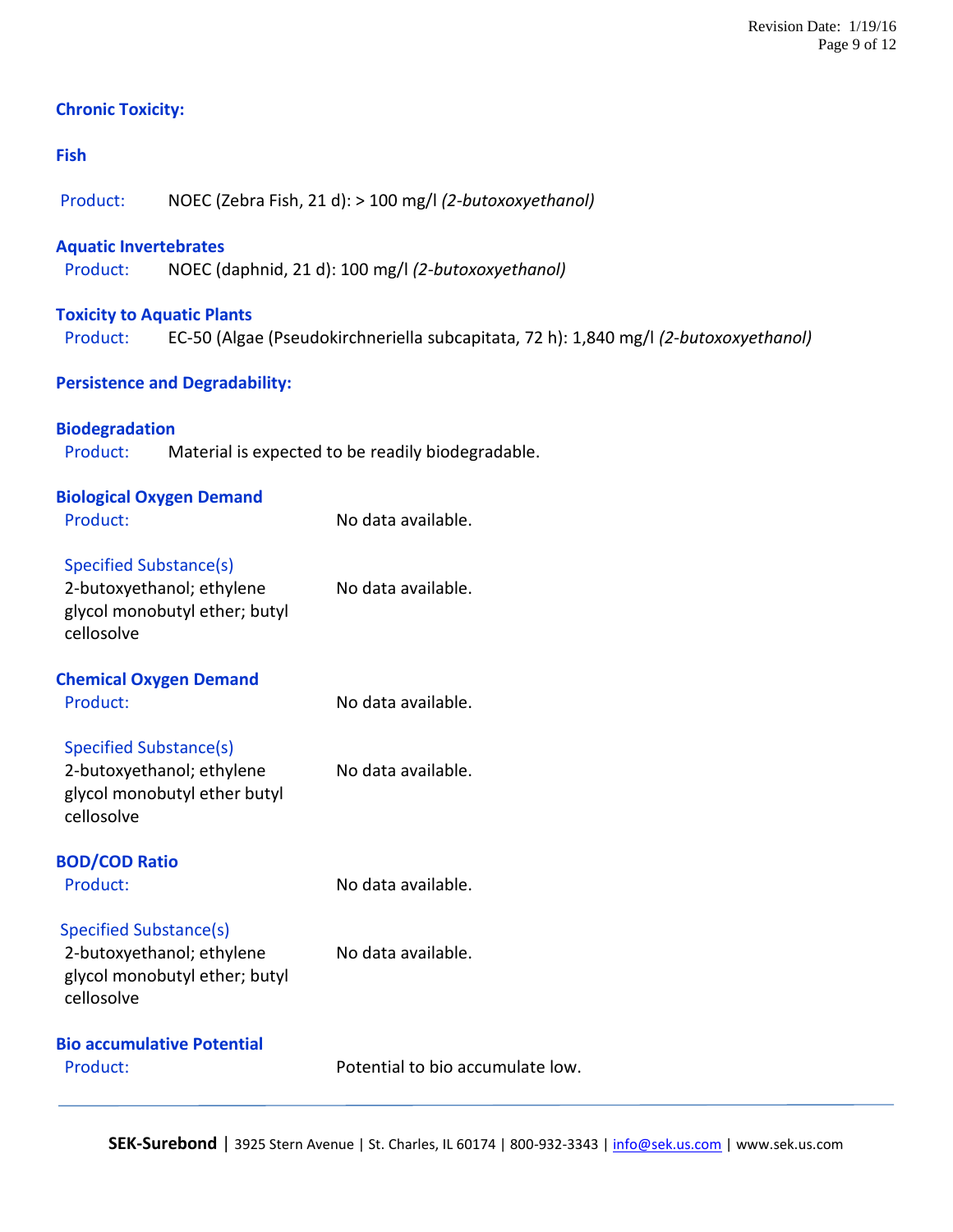**Mobility in Soil:** Expected to partition to water.

**Results of PBT and vPvB**

**Assessment:** Not fulfilling PBT (persistent/bio accumulative/toxic) criteria. Not fulfilling vPvB (very persistent, very bio accumulative) criteria.

### **Section 13. Disposal Considerations**

| <b>Waste Treatment Methods:</b><br><b>General Information:</b> | No data available.                                                                                                                                                                                       |
|----------------------------------------------------------------|----------------------------------------------------------------------------------------------------------------------------------------------------------------------------------------------------------|
| <b>Disposal Methods:</b>                                       | Dispose of waste and residues in accordance with local authority<br>requirements. Incinerate. Since emptied containers retain product<br>residue, follow label warnings even after container is emptied. |

### **Section 14. Transport Information**

*Important Note: Shipping descriptions may vary based on mode of transport, quantities, package size, and/or origin and description. Consult your company's Hazardous Materials/Dangerous Goods expert for information specific to your situation.*

### **DOT:**

Not regulated.

Possible Shipping Description(s): Not regulated.

### **IMDG-International Maritime Dangerous Goods Code:**

Class not regulated.

### Possible Shipping Description(s):

Not regulated.

### **IATA:**

Class not regulated.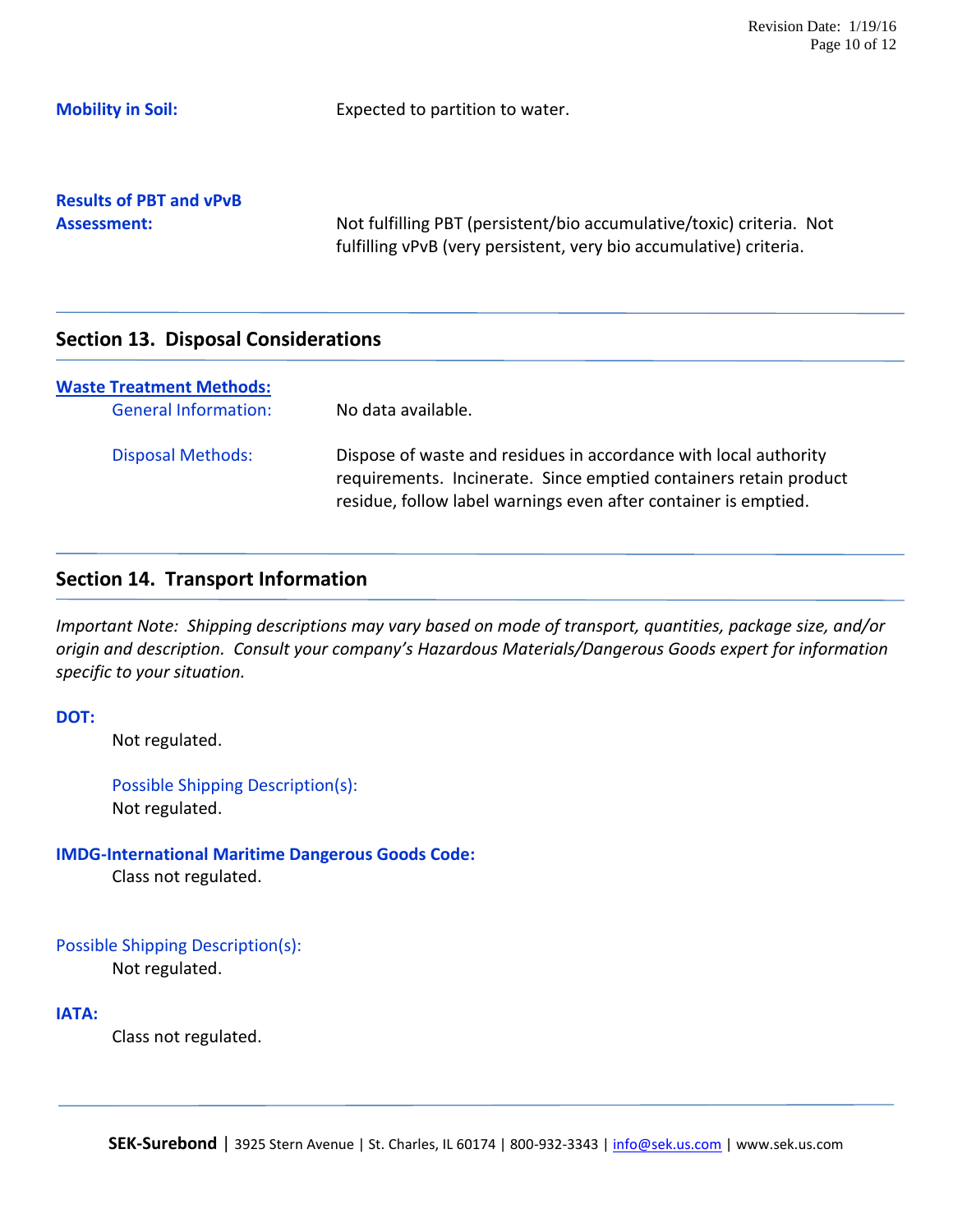Possible Shipping Description(s): Not regulated.

### **Section 15. Regulatory Information**

### **Safety, Health and Environmental Regulations/Legislation Specific for the Substance or Mixture:**

This product has been classified in accordance with hazard criteria of the Controlled Products Regulations and MSDS contains all the information required by the Controlled Products Regulations.

**WHMIS (Canada) Status**: Controlled

### **SARA 311/312 Hazard Classifications:**

 Immediate (acute) health hazard. Delayed (chronic) health hazard.

#### **US EPCRA (SARA Title III) Section 313 – Toxic Chemical List:**

2-BUTOXYETHANOL (ETHYLENE GLYCOL MONOBUTYL ETHER) (GLYCOL ETHER CATEGORY)

### **California Proposition 65:**

This material does not contain any chemical components with known CAS numbers that exceed the threshold reporting levels established by California Proposition 65.

**OSHA:** Hazardous

**Components of this product are reported in the following inventories:**

**TCSA (US toxic Substances Control Act** All components of this product are listed or otherwise comply.

**AICS/NICNAS (Australian Inventory of Chemical Substances and National Industrial Chemicals Notification and Assessment Scheme):** All components of this product are listed or otherwise comply.

**DSL (Canadian Domestic Substances List) and CEPA (Canadian Environmental Protection Act):** All components of this product are listed or otherwise comply.

**AICS/NICNAS (Australian Inventory of Chemical Substances and National Industrial Chemicals Notification and Assessment Scheme:** All components of this product are listed or otherwise comply.

**MITI (Japanese Handbook of Existing and New Chemical Substances:** All components of this product are listed or otherwise comply.

**ECL (Korean Toxic Substances Control Act):** All components of this product are listed or otherwise comply.

**Philippines Inventory (PICCS):** All components of this product are listed or otherwise comply.